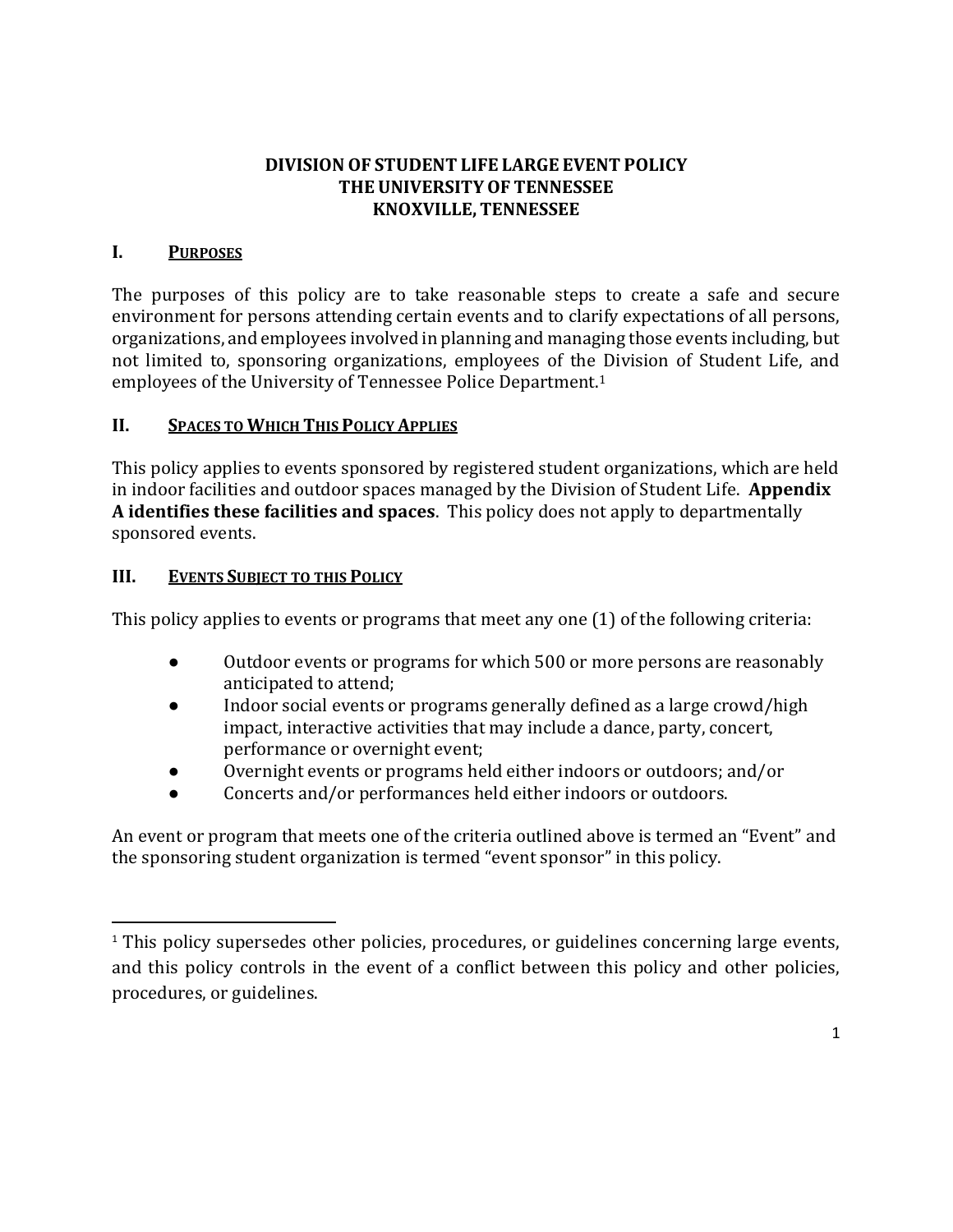# **IV. MINIMUM SECURITY REQUIREMENTS**

It is the responsibility of the event sponsor to provide a safe and secure environment for persons attending the Event.

The event sponsor is required to arrange and pay for the following minimum security for an indoor Event:

| <b>Number of Persons Reasonably</b><br><b>Anticipated to Attend the Event</b> | <b>Minimum Number of University-</b><br><b>Approved Security Officers Required</b>                                                                                                                                                   |
|-------------------------------------------------------------------------------|--------------------------------------------------------------------------------------------------------------------------------------------------------------------------------------------------------------------------------------|
| 1-249                                                                         | $\Omega$                                                                                                                                                                                                                             |
| 250-499                                                                       | 2                                                                                                                                                                                                                                    |
| 500 or more                                                                   | Minimum of 4 security staff with the option<br>of adding additional staff if necessary. The<br>decision to increase security staff will be<br>made in conjunction with the event<br>planner, facilities representative, and<br>UTPD. |

The event sponsor is required to arrange and pay for the following security for an outdoor Event :

| <b>Number of Persons Reasonably</b><br><b>Anticipated to Attend the Event</b> | <b>Minimum Number of University-</b><br><b>Approved Security Officers Required</b>          |
|-------------------------------------------------------------------------------|---------------------------------------------------------------------------------------------|
| 1-499                                                                         | $\boldsymbol{0}$                                                                            |
| 500-749                                                                       | $\overline{2}$                                                                              |
| 750-999                                                                       | 3                                                                                           |
| 1000 or more                                                                  | Minimum of 4 security staff with the option<br>of adding additional staff if necessary. The |
|                                                                               | decision to increase security staff will be<br>made in conjunction with the event           |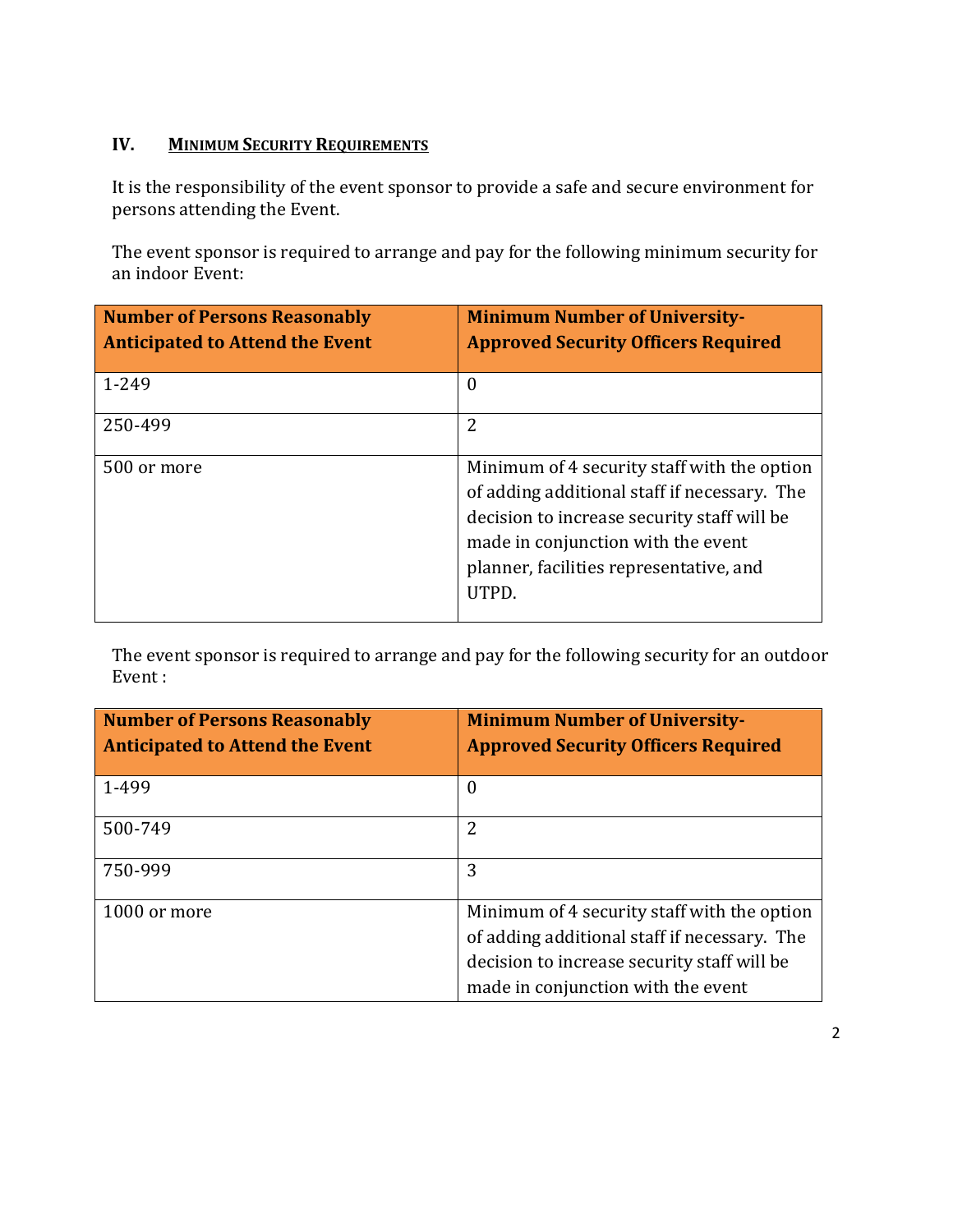| planner, facilities representative, and |
|-----------------------------------------|
| UTPD.                                   |
|                                         |

The event sponsor shall consult with UTPD to arrange for security officers. Should the event sponsor cancel the event within twenty-four (24) hours of the event's scheduled time, the event sponsor is responsible for payment of wages associated with the event security that had been planned for the event. Average security cost is \$30/hour for commissioned and \$17/hour for non-commissioned security staff. Security officers are paid at a four hour minimum regardless of the length of the event. UTPD determines security staff assignments in conjunction with the facilities representative.

In general, security officers will be performing the following functions:

- Removing intoxicated students and/or guests;
- Intervening in altercations that arise during the Event;
- Checking restrooms periodically and at the end of the Event;
- Assisting staff/sponsors in the administration of admission policies (if applicable);
- Making reasonable efforts that all exits remain clear of obstruction and that any violations of University safety policies are corrected immediately; and
- Making reasonable efforts to keep bottles, cans, or any other container that might carry alcohol and/or illegal substances from entering the facility/outdoor space.

# **V. EVENT PLANNING MEETING**

An Event Planning Meeting must occur no later than ten (10) business days prior to the Event. The Event Planning Meeting generally will include, but not be limited to, a discussion of the following matters:

- Logistical matters and rules concerning the Event (e.g., admission procedures, safety and security issues);
- The number of Event volunteers that the event sponsor will commit to assist with the logistical details of the Event;
- Assignment of the responsibilities that Event Liaisons will be required to perform at the Event; and
- Anticipated attendance and determination of the maximum capacity for the event.

The following persons must attend the Event Planning Meeting on behalf of the event sponsor: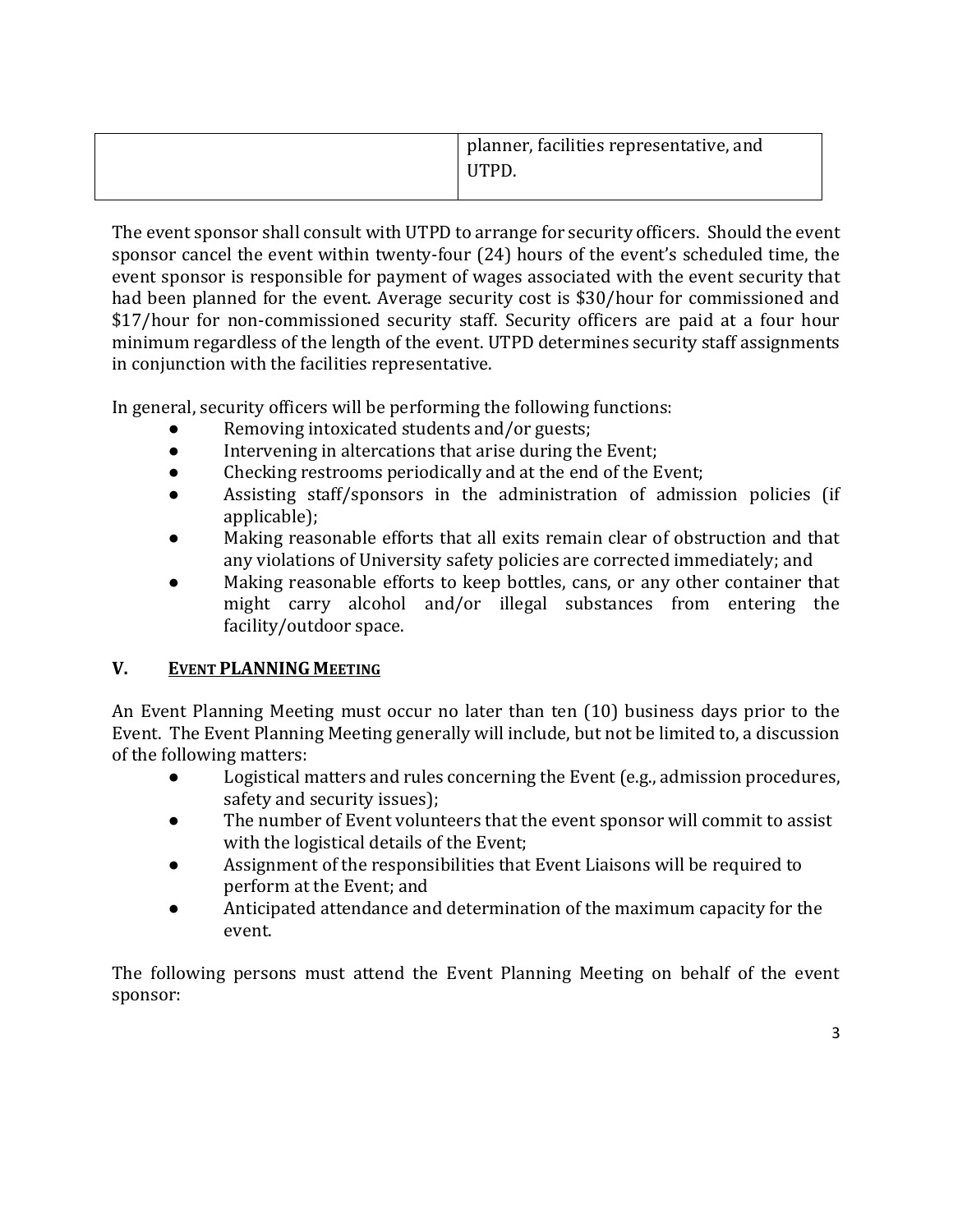- The person(s) primarily responsible for planning the Event on behalf of the event sponsor ("Event Planner");
- The event sponsor's president or other student with authority to make financial decisions on behalf of the event sponsor (if the event sponsor is a student organization); and
- An advisor for the event sponsor is not required to attend, but advisors are strongly encouraged to attend both the Event Planning Meeting and Pre-Event Meeting (as defined on page 5, Section X).

The following persons generally will attend the Event Planning Meeting on behalf of the University:

- A facility/outdoor space representative and/or a representative from the Division of Student Life; and
- A representative from UTPD.

Failure of the event sponsor to comply with the Event Planning Meeting requirements may result in cancellation of the Event, at the University's discretion. See page 6 for further detail.

## **VI. ADMISSION / READMISSION**

Both event sponsors and UT students are responsible for the behavior of their guests at the Event.

If a person attending an indoor Event chooses to leave the facility, the person will **NOT** be readmitted to the Event.

A maximum capacity limitation has been set for all University facilities. The facility/outdoor space representative and/or UTPD will inform the event sponsor of the maximum capacity for the Event location

The University shall have the discretion to refuse admission to additional persons:

- After attendance at the Event exceeds the attendance estimate provided to the University by the event sponsor; and/or
- After attendance reaches the maximum capacity of the Event space.

The University will make numbered wristbands available to assist in implementing the requirements of Section VI. Event sponsors are encouraged to use the complimentary wristbands to assist with capacity management and with identifying attendees who exit to use the restroom and seek re-entry.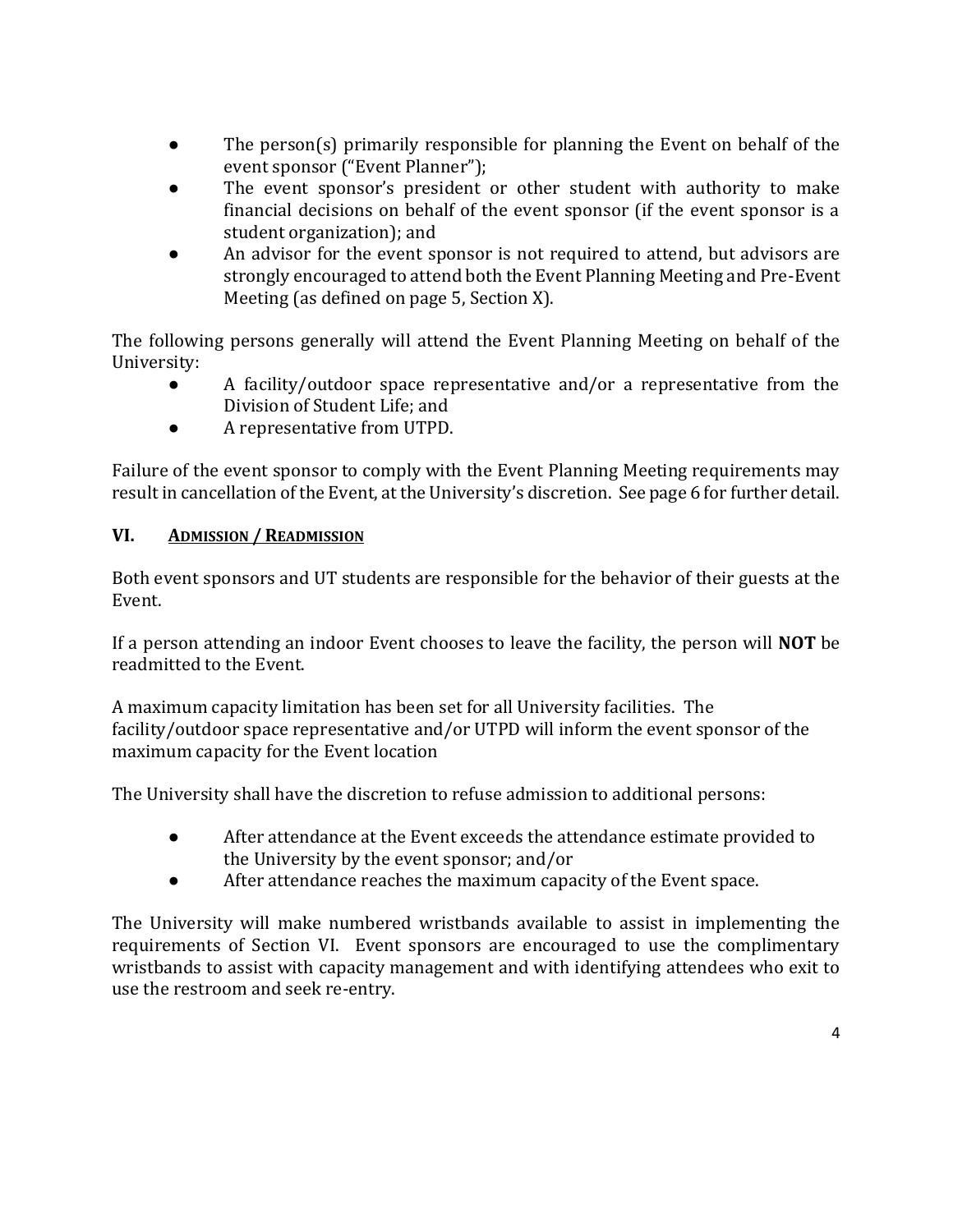The event sponsor should utilize card swipe laptops to track attendance at the event. Laptops are available for reservation from the Center for Student Engagement and should be reserved at least five (5) business days prior to the event. The Center for Student Engagement is located in Dunford Hall room 2227 and can be reached at 974-5455.

## **VII. RESPONSIBILITIES OF THE EVENT SPONSOR**

In addition to the responsibilities of event sponsors outlined in other sections of this policy, the event sponsor shall be responsible for:

- Cooperating with University officials, including but not limited to security officers, in maintaining order at the Event;
- Appointing an Organization Liaison who will serve as the primary contact between UTPD and the organization;
- Appointing and providing expectations to Event Liaisons, who will assist with managing the Event. If the event sponsor is a student organization, then Event Liaisons must be members of the organization. Event Liaisons should be clearly identifiable by name tag/badge. Event Liaison badges are available from the Center for Student Engagement.
- An advisor for the event sponsor is not required to attend, but are strongly encouraged to attend the organization's events, as well as Event Meetings and Pre-Event Meetings. The advisor's role is to assist the event sponsor's officers and University officials implement the requirements of this policy. The advisor should be clearly identifiable by name tag/badge. Advisor badges are available from the Center for Student Engagement
- Reporting incidents to a security officer;
- Refusing admission to intoxicated individuals;
- Making every attempt to keep bottles, cans, or any other container that might carry alcohol and/or illegal substances from entering the facility/outdoor space.
- Assisting University officials in disbursing the crowd after the Event. **Events may not extend beyond 2:00 a.m. unless the Event has been approved as an overnight event.**

The University shall have the discretion to cancel an Event if the event sponsor fails to fulfill its responsibilities during the Event.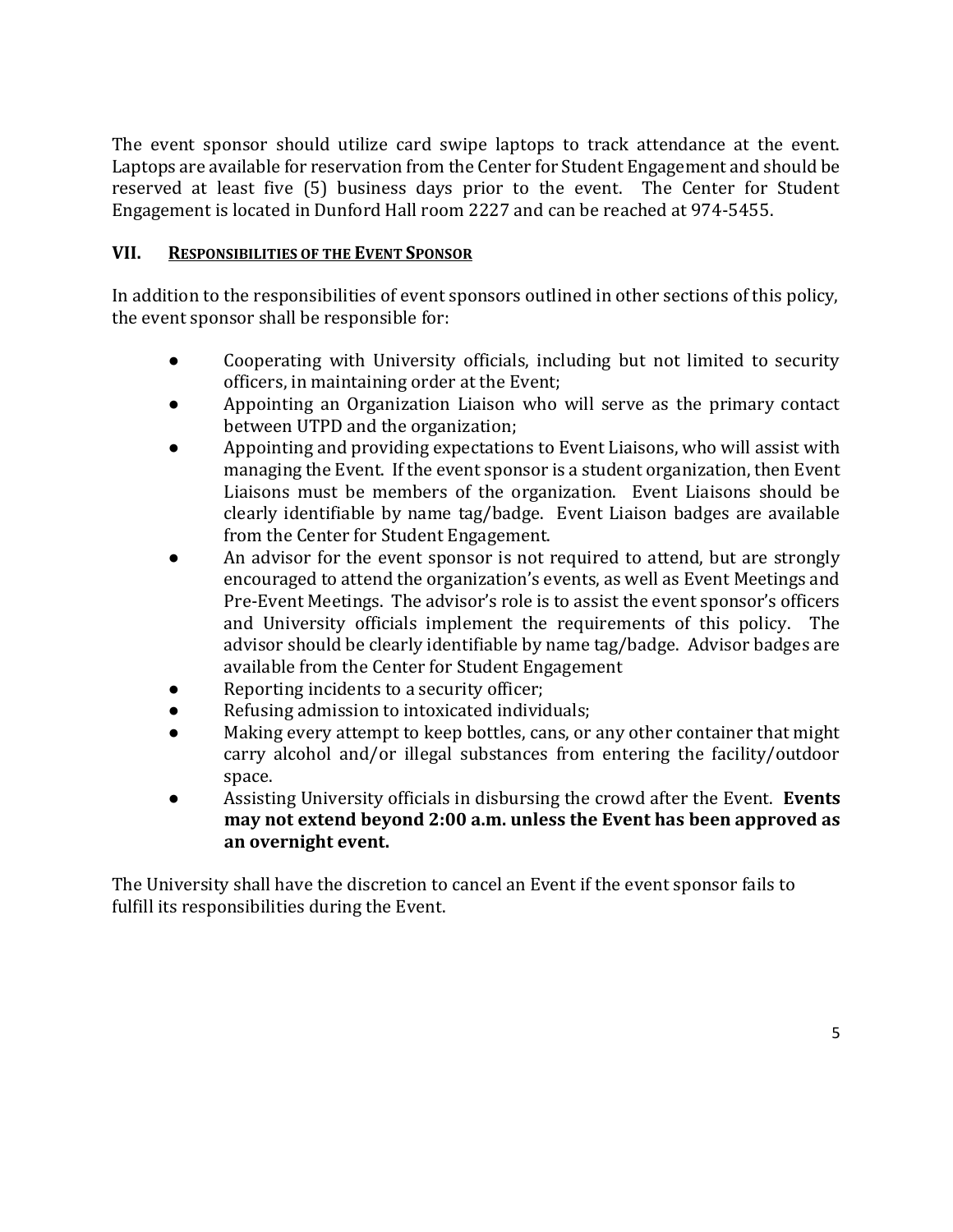### **VIII. REQUIRED SAFETY ANNOUNCEMENTS**

At the beginning of the Event, the event sponsor is responsible for informing persons attending the Event about the following:

- The presence and/or utilization of combustible substances or incendiary devices in **ANY** form are **STRICTLY PROHIBITED. (**Any violation of this policy may result in immediate termination of the Event by the security officers, facility/outdoor space representative, Student Life representative, and/or the Organization Liaison.)
- The locations of all exits. (The University recommends a follow-up announcement during Event intermissions about the location of exits.)

## **IX. LIGHTING LEVEL**

The University has the discretion to maintain adequate lighting during the Event to ensure a safe environment for all persons attending the Event.

## **X. PRE-EVENT MEETING**

At least thirty (30) minutes prior to granting any person admission to the Event, a Pre-Event Meeting must take place to discuss specific responsibilities for the Event. The facility/outdoor space representative shall be responsible for convening this meeting and admission to the Event may not begin until such meeting has taken place.

The following individuals shall participate in the meeting:

- Security officers staffing the Event;
- Facility/outdoor space representative;
- President of the event sponsor;
- Advisor of the event sponsor (optional);
- Event Planner; and
- Event Liaisons.

#### **XI. AUTHORITY TO CANCEL AN EVENT**

Any one of the following people shall have the authority to cancel an Event if he/she determines that this policy has been violated: the facility/outdoor space representative; Student Life representative; Event Planner; the event sponsor's advisor; or UTPD. Whenever practicable, such a decision will be made after consultation with the representatives who attended the Pre-Event Meeting.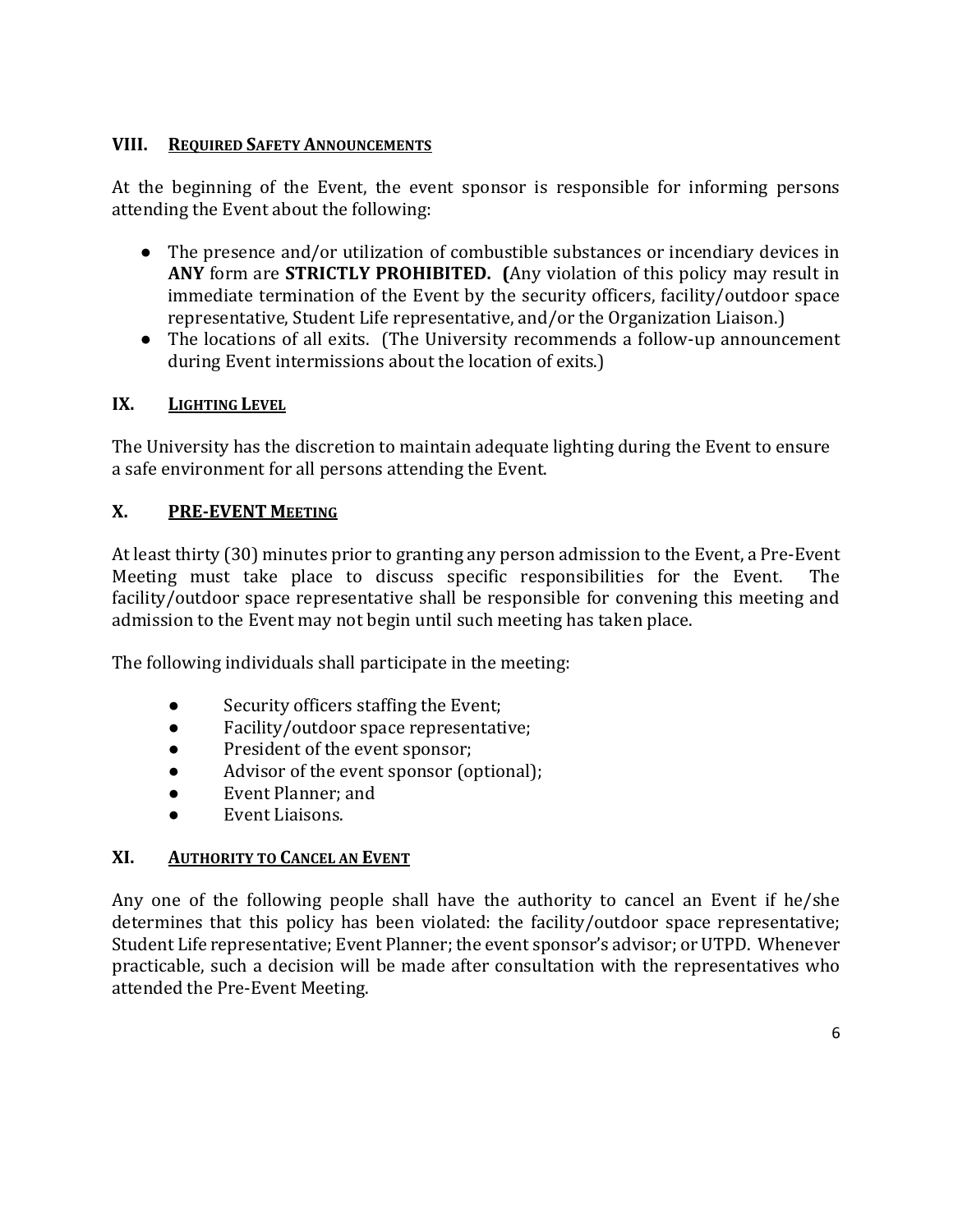#### **XII. DISCIPLINE**

Event sponsors that violate this policy may be referred to the Office of Student Conduct and Community Standards.

Students and/or event sponsors that violate the University's Code of Conduct during the Event may be referred to the Office of Student Conduct and Community Standards.

Event sponsors will be held liable for all damages to a facility that may occur during the event, unless those responsible are identified, prosecuted, and make full restitution. Event sponsors will be prohibited from holding any type of event using University space until restitution has been made.

#### **XIII. SCHEDULING**

The University reserves the right to cancel an Event or refuse to schedule an Event if adequate University staff and/or security officers are not available to attend the Event.

#### **XIV. ADMINISTRATIVE RESPONSIBILITY**

The Vice Chancellor for Student Life or their designee is the final decision maker concerning the application or interpretation of this policy.